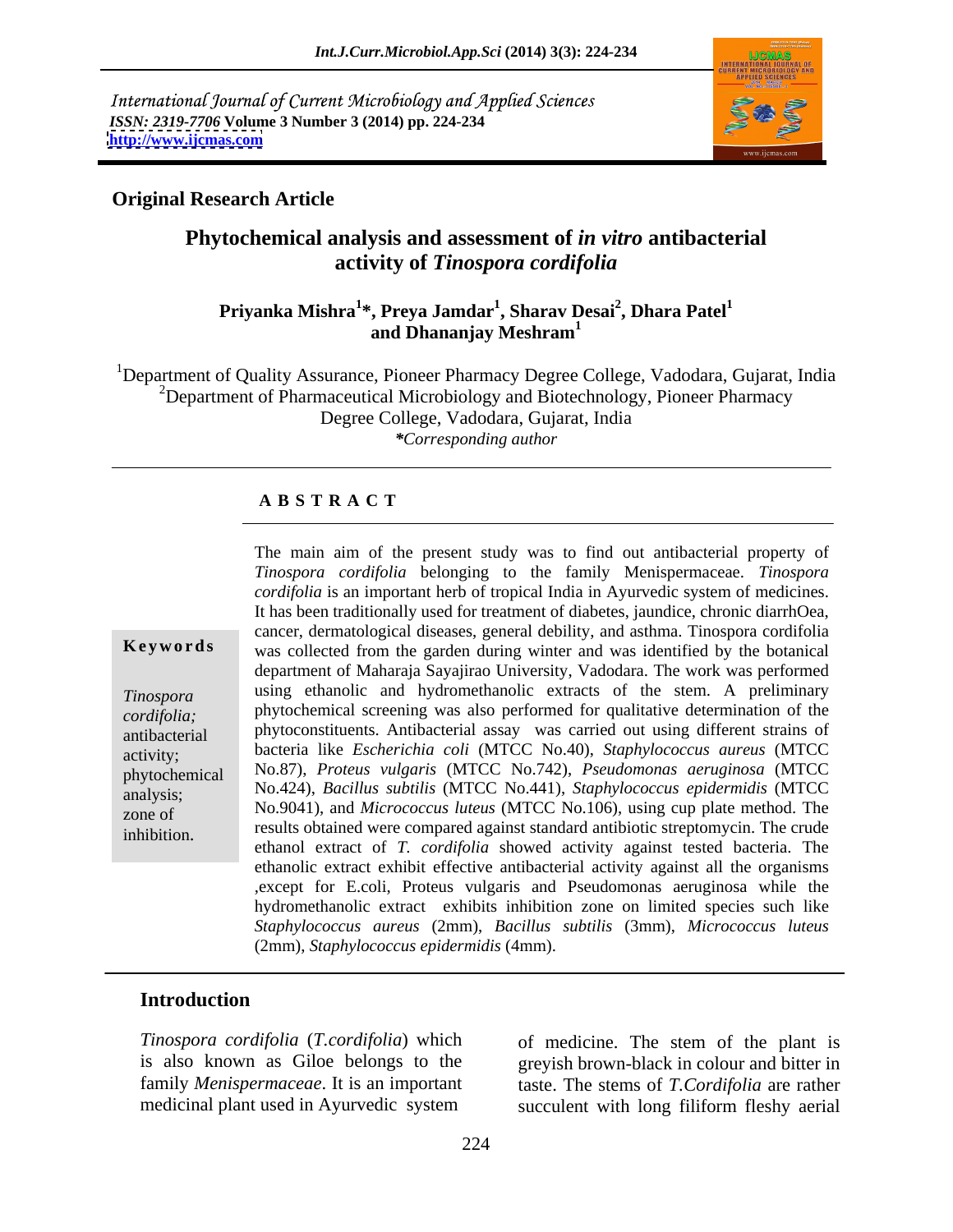roots from the branches. The stem is soft containing *T.Cordifolia* was reported to wooded, dry, cylindrical and 5 mm to 25 significantly reduce the pain in patients mm in diameter. Traditionally, the plant has been in used as an anti-spasmodic, anti-inflammatory, jaundice, diabetes, Phytochemical profile seminal weakness, urinary tract infections, fever, general debility, skin diseases, and expectorant, carminative, digestive, anti stress and aphrodisiac. Piles problem can be controlled by eating this plant mixed phenolics, aliphatic compounds, lignan, with milk or water and thus, preventing and polysaccharide have been isolated and the bleeding and constipation (Kirtikar KR characterized from different parts of et al., 1987). The stem is bitter stomachic, *T.Cordifolia* in Table 1. Leaves are rich in diuretic (Nayampalli SS et al., 1988), protein, calcium, and phosphorus (Singh stimulates bile secretion, causes SS et al., 2003; Sinha K., 2004). Methanol constipation, allays (satisfies) thirst, extract of leaves is rich in flavanoids, burning sensation, vomiting, enriches the alkaloids and glycosides (Soni HP et al., blood and cures jaundice. The extract of 2011). A post harvest experiment has its stem is useful in skin diseases (Ayer revealed that mechanical drying of the KN et al., 1963; Raghunathan K et al., herb at  $40^{\circ}$ C provides the highest alkaloid 1982). The root and stem of *T.Cordifolia* (tinosporin) content (0.045%). However, are prescribed in combination with other the content decreases (0.033%) with drugs as an antidote in snake bite and drying at 60°C or in direct sunlight. scorpion sting (Nadkarni KM et al., 1976; Further, the dried stem bits packed in Zhao TF et al., 1991). Oral administration polyethylene lined gunny bag retain the of an aqueous T. cordifolia root extract to highest alkaloid content (0.042%) as alloxan diabetic rats caused a significant compared to storage under ambient reduction in blood glucose and brain lipids conditions (Padmapriya S et al., 2009). (Dhaliwal KS et al., 1999). *T. cordifolia* is reported to benefit the immune system in a be either photosensitive and/or thermo variety of ways (Kapil A et al., 1997). The labile. The phytochemical profile of hepatoprotective action of *T.Cordifolia T.Cordifolia* are summarised in Table 1. was reported in one of the experiment in which goats treated with *T. cordifolia* have shown significant clinical and hemato biochemical improvement in CCl<sub>4</sub> induced Ayurvedic literature quotes *guduchi* as a hepatopathy. Extract of *T. cordifolia* has also exhibited in vitro inactivating preparations, used in general debility, property against Hepatitis B and E surface dyspepsia, fever and urinary diseases. It antigen (Mehrotra R et al., 2000). The has multiple actions like; stem is a bitter aqueous extract of *T.cordifolia* exerted a significant anti-inflammatory effect on cotton pellet granuloma and formalin fever, burning sensation, prevents induced arthritis models (Jana U et al., vomiting; diuretic; enriches the blood; 1999). In a clinical evaluation, a cures jaundice; useful in skin diseases; the

suffering from Rheumatoid Arthritis.

### **Phytochemical profile**

Numerous constituents belonging different chemical classes such as alkaloid, terpenoid, lactone, glycoside, steroid, protein, calcium, and phosphorus (Singh SS et al., 2003; Sinha K., 2004). Methanol Further, the dried stem bits packed in conditions (Padmapriya <sup>S</sup> et al., 2009). These findings suggest that tinosporin may

### **Biological activities**

compound preparation Rumalaya juice is useful in diabetes, vaginal andconstituent of several compound has multiple actions like; stem is a bitter stimulates bile secretion; causes constipation; tonic; allays thirst, fever, burning sensation, prevents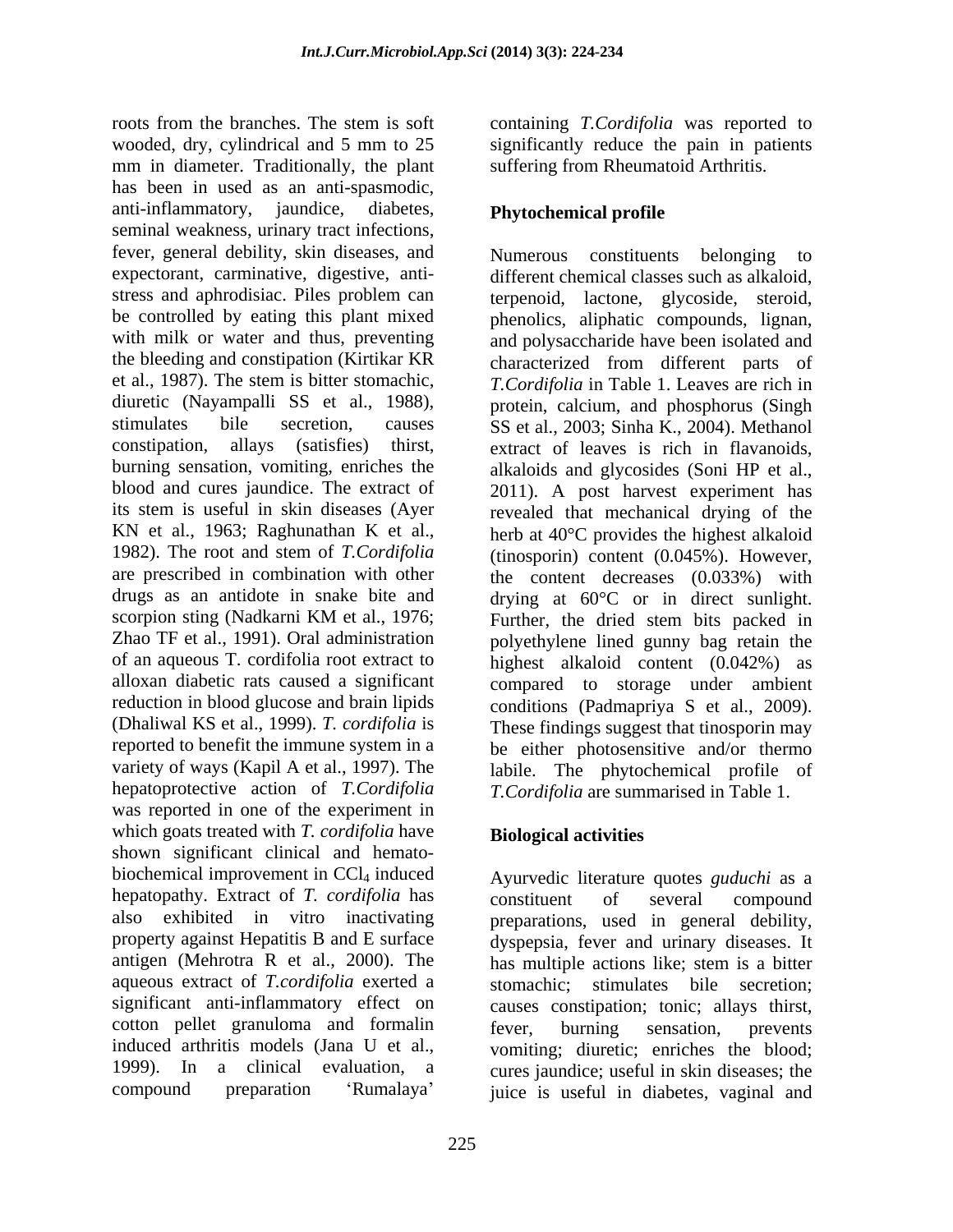urethral discharges, low fevers, and enlarged spleen (Ayurveda). The roots and stems are prescribed in combination with Stems of the plant were washed and scorpion sting. An infusion of the dried. Ethanolic extract of the dried al., 2010). The activities of *T.Cordifolia* are summarised in Table 2. temperature for 7 days.

### **Materials and Methods**

### **Plant collection and authentication**

(figure 1) were collected from the garden and were identified by the Botanical

#### **Bacterial strains and culture conditions**

*Staphylococcus aureus* (MTCC No.87), *Pseudomonas aeruginosa* (MTCC No.424), *Bacillus subtilis* (MTCC No.441), *Staphylococcus epidermidis* (MTCC No.9041), and *Micrococcus luteus* (MTCC No.106), were procured from The extract was stored in a cool condition MTCC Chandigarh. protected from direct sunlight.

## **Grinding of selected plant materials** The hydromethanolic and ethanolic

The plant material was dried at  $37^{\circ}$ C for 72 hours. Exposure to sunlight was avoided to prevent the loss of active carbohydrates, glycosides, alkaloids, constituents. After drying the plant material was cut into pieces. The saponins, announced the structure of the material was cut into pieces. The saponins, flavonoids, triterpenoids, powdered plant material was taken for extraction procedure.

other drugs as an antidote to snake bite thoroughly with distilled water and shade powdered stem is used as an alternative stems of *T. cordifolia* was prepared by and tonic and an aphrodisiac (SinglaA et maceration method using 50 ml ethanol. **Preparation of ethanolic extract** Stems of the plant were washed dried. Ethanolic extract of the dried The extraction was done at room

### **Preparation of hydro methanolic extract**

Fresh stems of *Tinospora cordifolia* The plant material (matured stems) was Department, Maharaja Sayajirao was extracted by hydromethanol (1:1) University, Vadodara. **Exercise 19 and 19 and 19 and 19 and 19 and 19 and 19 and 19 and 19 and 19 and 19 and 19 and 19 and 19 and 19 and 19 and 19 and 19 and 19 and 19 and 19 and 19 and 19 and 19 and 19 and 19 and 19 and 1** In this present study the test room temperature for 7 days with frequent microorganisms used (bacteria: agitation until the soluble matter was *Escherichia coli* (MTCC No.40), *Proteus vulgaris* (MTCC No.742), collected and shade dried. These dried stems were then cut into pieces. Then it 2011). The cut pieces of plant material were placed in a stoppered container with the solvent and were allowed to stand at dissolved. The mixture was strained, the marc (the damp solid material) was pressed, and the extract was taken for the study.

### **Storage conditions**

The extract was stored in a cool condition

# **Extraction procedure Qualitative phytochemical analysis**

<sup>o</sup>C for explored to different chamical tests for The hydromethanolic and ethanolic extracts of *Tinospora cordifolia* were subjected to different chemical tests for the detection of phytoconstituents such as carbohydrates, glycosides, alkaloids, proteins, amino acids, tannins, phenolics, saponins, flavonoids, triterpenoids, steroids, fixed oils, gums and mucilage.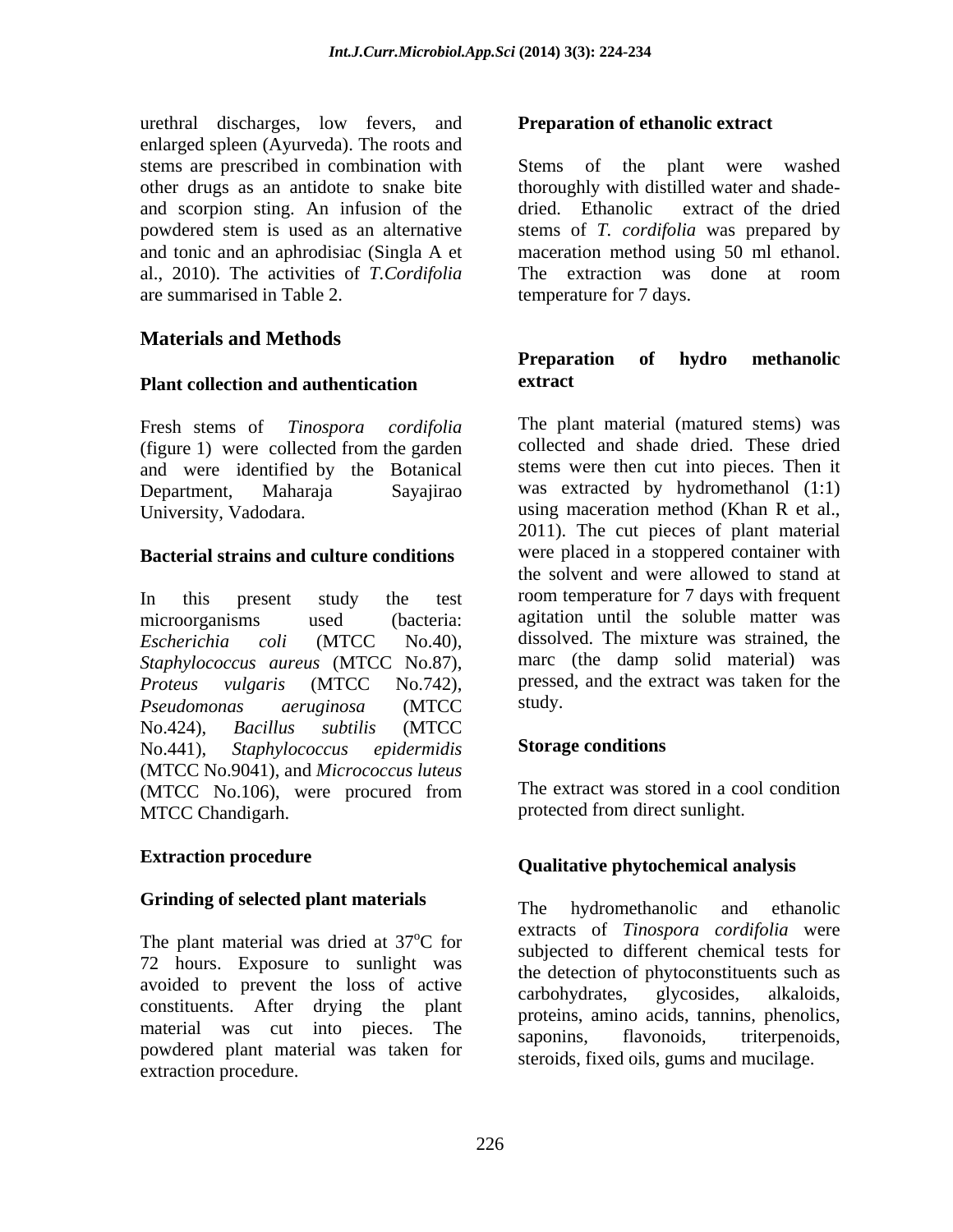The carbohydrates were tested by using Benedict's test, Fehling's test, Molisch test and Barfoed's test. (Kokate CK., 1994)

The alkaloids were detected using Dragondroff's test, Wagner's test, Mayer's graduated cylinder for 15 minutes. A 1 cm

### **Tests for proteins and amino acids**

The Biuret test, Xanthoproteic test, Lead acids (Ansari SH., 2006).

#### **Tests for tannins and phenolics**

Test for tannins and phenolics were performed by adding 2-3 drops of ferric Borntrager's test and Keller Killiani Test chloride to 1ml of extract and the were used for the analysis of glycosides. formation of a dark blue or greenish black colour product shows the presence of tannins. (Mukherjee PK., 2002).

### **Test for triterpenoids**

Test for triterpenoids was done by dissolving two or three granules of tin metal in 2 ml thionyl chloride solution and then, adding 1 ml of the extract into the test tube. The formation of a pink colour indicates the presence of triterpenoids. (IP.<br>
The antibacterial<br>
The antibacterial

The steroids were identified by using Lieberman Burchard test, Salkowski test

**Tests for carbohydrates**  and Liebermann's reaction. (Ansari SH., 2006; Mukherjee PK., 2002).

#### **Test for saponins**

**Tests for alkaloids**  identification of saponins was to take 1 ml test and Hager's test. (Ansari SH., 2006). layer of foam indicates the presence of The procedure adopted for the of extract which is diluted with 20 ml distilled water and then shaken in a graduated cylinder for 15 minutes. A 1 cm saponins. (Ansari SH., 2006).

### **Tests for fixed oils**

Acetate test and Ninhydrin test were used The fixed oils were tested by means of for the analysis of proteins and amino Spot test and Saponification test. (Kokate CK., 1994).

### **Tests for glycosides**

Tests like Legal test, Baijet test, (Kokate CK., 1994; IP., 1996).

### **Test for gums and mucilages**

**Test for flavonoids**  Test for gums were performed by Flavonoids were detected by means of HCl (3ml). Then Fehling's solution was Shinoda Test. (Kokate CK., 1994) added drop by drop till the appearance of hydrolyzing the 1 ml of extract using dil. red. (Ansari SH., 2006) .

> Test for mucilage were carried out by treating 1 ml of extract with 2 ml of ruthenium red solution to get red coloured solution. (Ansari SH., 2006).

### **Antibacterial activity**

1996) The antibacterial activity of the **Tests for steroids**  *T. cordifolia* was determined by agar-cup The antibacterial activity of the hydromethanolic and ethanolic extracts of plate method. Bacteria were first cultured in a nutrient broth for 24 h before use.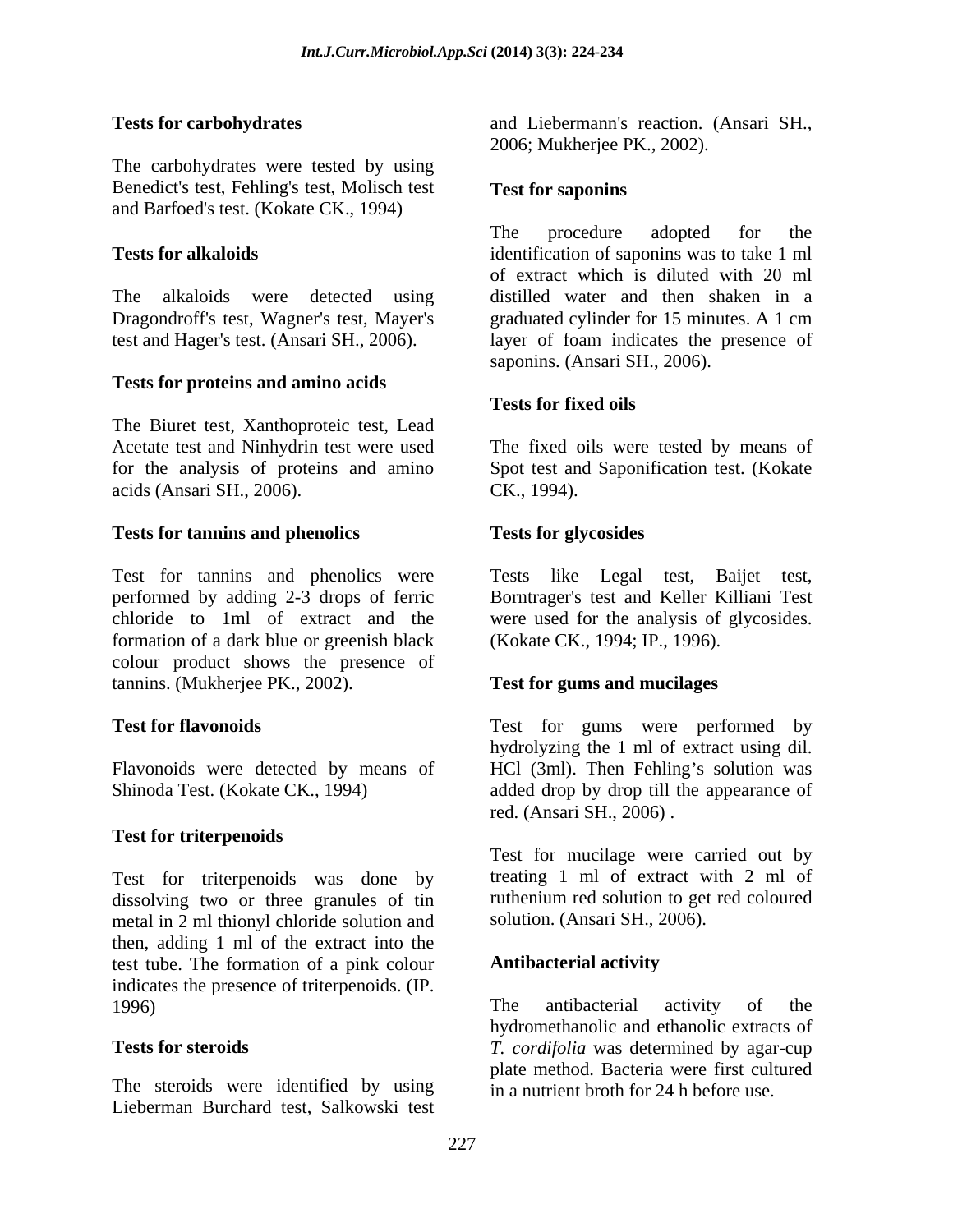### **Figure.1** *T .cordifolia*



**Table.1** Phytochemical Profile of *T.cordifolia*

| <b>Chemical class</b>                                                     | Phytoconstituents                          | <b>Plant part</b> |
|---------------------------------------------------------------------------|--------------------------------------------|-------------------|
| <b>Alkaloids</b>                                                          | Berberine, Tembeterine,                    | Stem              |
| (Singh SS et al., 2003; Sinha K et al., Choline, Tinosporin, isocolumbin  |                                            | Root              |
| 2004)                                                                     | tetrahydropalmitine, jatrorrhizine         |                   |
|                                                                           | Palmitine                                  | Stem and root     |
| <b>Glycosides</b>                                                         | 18-norclerodane glucoside,                 | Stem              |
| (Singh SS et al., 2003; Gagan VD et   furanoid diterpene glucoside,       |                                            |                   |
| al., 1994; Wazir V et al., 1995                                           | ;   cordiofoliosideA, cordiofoliosideB,    |                   |
| Gagan VD et al., 1996; Maurya R et   palmatosides C, palmatosides $P_1$ , |                                            |                   |
| al., 1997; Ghosal S et al., 1997)                                         | cordiofoliosideC,cordiofoliosideD,         |                   |
|                                                                           | cordiofolioside E                          |                   |
| <b>Diterpenoid lactones</b>                                               | Clerodane derivatives, tinosporon,         | Whole plant       |
| (Singh SS et al., 2003; Maurya R et   tinosporides, jaiterine, columbin   |                                            |                   |
| al., 1997; Maurya R et al., 1989;                                         |                                            |                   |
| Swaminathan K et al., 1989)                                               |                                            |                   |
| Sesquiterpenoids                                                          | Tinocordifolin                             | Stem              |
| (Maurya R et al., 1998)                                                   |                                            |                   |
| <b>Steroids</b>                                                           | $\beta$ -sitosterol, $\delta$ -sitosterol, | Aerial parts      |
| (Singh SS et al., 2003)                                                   | 20β-hydroxy ecdysone,                      | Stem              |
|                                                                           | ecdysterone, makisterone A,                |                   |
|                                                                           | giloinsterone                              |                   |
| Aliphatic compounds (Singh SS et al.,                                     | Octacosanol,<br>heptacosanol,              | Whole plant       |
| 2003; Thippeswamy G et al., 2008)                                         | nonacosan-15-one                           |                   |
| <b>Miscellaneous compounds</b>                                            | cordifol,<br>Tinosporidine,                | Root              |
| (Singh SS et al., 2003; Hanuman JB et   cordifelone,                      | N-trans-feruloyl                           |                   |
| al., 1986)                                                                | tyramine as diacetate, giloin,             |                   |
|                                                                           | gilonin, tinosporic acid                   |                   |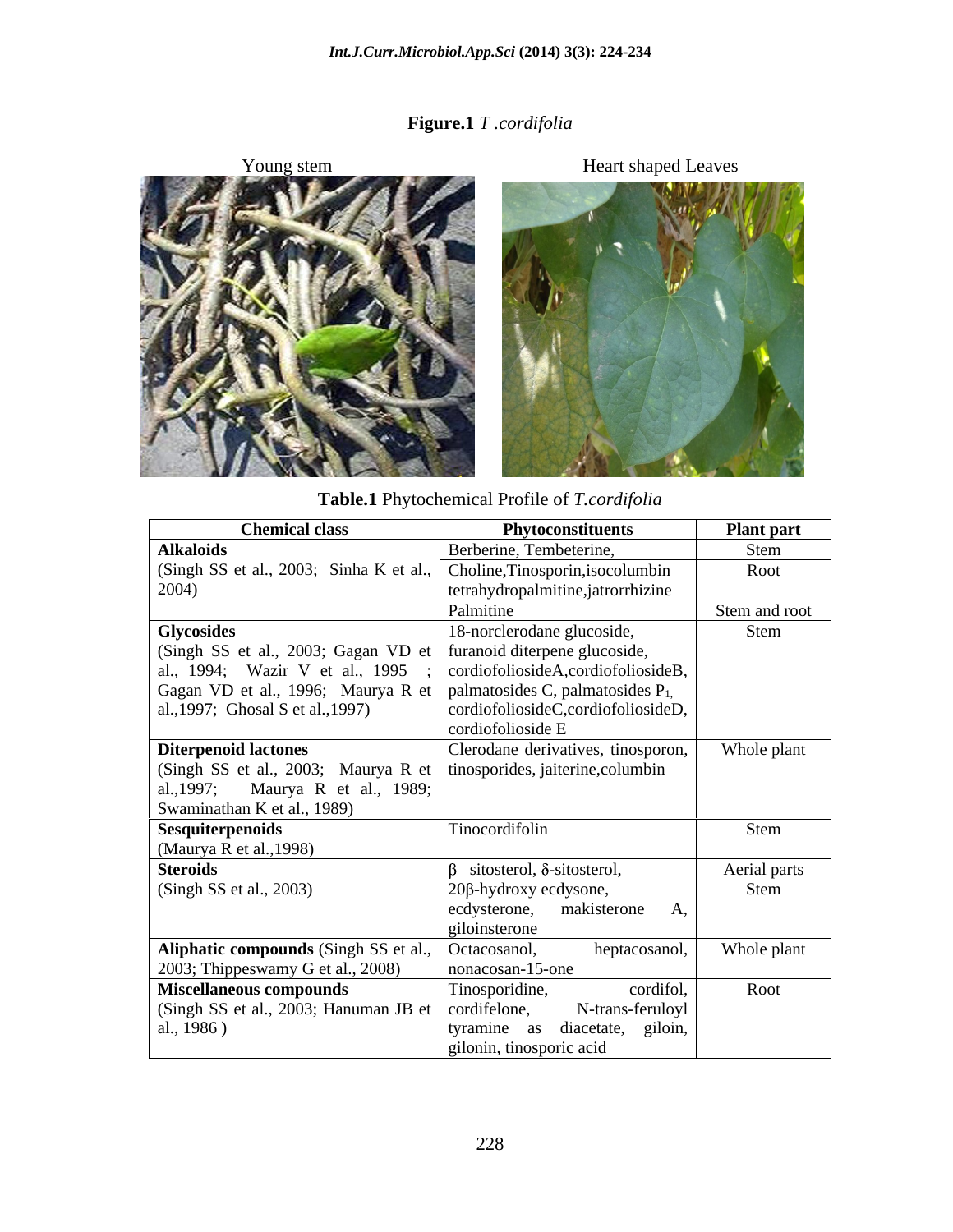| Antimicrobial (Cernakova M et al., 2002);<br>Antiproliferative (Tungpradit R et al., 2011);<br>Antiplasmodial, Antiamooebic (Wright CW et  <br>al., 2000); Antifungal (Vollekova A et  <br>al., 2003); Antiphotooxidative (Kim JP et $\vert$<br>al.,2000)<br><b>Columbin</b><br>Schizonticidal (Patel JP et al., 2010)<br>Immunomodulatory (Kapil A et al., 1997;<br>Cordifolioside A<br>Sudhakaran DS et al., 2006)<br>Immunomodulatory (Sudhakaran DS et al.,  <br>Cordioside<br>2006]; Schizonticidal[ Patel JP et al., 2010)<br><b>ECD</b><br>Anticancer (Muniyappan D et al., 2009)<br>Anabolic (Syrov VN et al., 1976);<br>Ecdysterone<br>Immunomodulatory(Chiang HC et al., 1979)<br>Isocolumbin<br>Antiinflammatory(Moody<br>JO et al., 2005)<br>;Antimicrobial (Yuan SHI<br>et al., 2010); Antimalarial<br>(Roja G et al 2005)<br>Antimicrobial(Yuan SHI et al., 2010);<br><b>Jatorrhizin</b><br>Antimalarial (Roja G et al 2005)<br><b>Magnoflorine</b><br>Cytotoxic (Kokorus ZRD et al 2006);<br>Antioxidant(Hung TM et al., 2007)<br>Palmatine<br>Antiplasmodial, Antiamoebic, Cytotoxic<br>(Wright CW et al., 2000); Antifungal<br>(Vollekova<br>A et al.,2003<br>Antiphotooxidative(Kim JP et al.,2000);<br>Antimicrobial (Yuan SHI et al., 2010)<br>Syringin<br>  Immunomodulatory(Kapil A et al.,1997);  <br>Hypotensive (Ahmad M et al., 1995); Anti-<br>inflammatory(Choi J et al., 2004)<br>Antinociceptive(Nishiyama Y et al., 2010)<br>Tembetarine<br><b>Tinocordifolin, Tinosporide</b><br>Schizonticidal (Patel JP et al., 2010)<br>Schizonticidal (Patel JP et al., 2010);<br>Tinocordifolioside<br>Antihyperlipidemic (Thahera DP et al., 2011) | Phytoconstituent               | <b>Biological activities</b>            |
|--------------------------------------------------------------------------------------------------------------------------------------------------------------------------------------------------------------------------------------------------------------------------------------------------------------------------------------------------------------------------------------------------------------------------------------------------------------------------------------------------------------------------------------------------------------------------------------------------------------------------------------------------------------------------------------------------------------------------------------------------------------------------------------------------------------------------------------------------------------------------------------------------------------------------------------------------------------------------------------------------------------------------------------------------------------------------------------------------------------------------------------------------------------------------------------------------------------------------------------------------------------------------------------------------------------------------------------------------------------------------------------------------------------------------------------------------------------------------------------------------------------------------------------------------------------------------------------------------------------------------------------------------------------------------|--------------------------------|-----------------------------------------|
|                                                                                                                                                                                                                                                                                                                                                                                                                                                                                                                                                                                                                                                                                                                                                                                                                                                                                                                                                                                                                                                                                                                                                                                                                                                                                                                                                                                                                                                                                                                                                                                                                                                                          | <b>Berberine</b>               |                                         |
|                                                                                                                                                                                                                                                                                                                                                                                                                                                                                                                                                                                                                                                                                                                                                                                                                                                                                                                                                                                                                                                                                                                                                                                                                                                                                                                                                                                                                                                                                                                                                                                                                                                                          |                                |                                         |
|                                                                                                                                                                                                                                                                                                                                                                                                                                                                                                                                                                                                                                                                                                                                                                                                                                                                                                                                                                                                                                                                                                                                                                                                                                                                                                                                                                                                                                                                                                                                                                                                                                                                          |                                |                                         |
|                                                                                                                                                                                                                                                                                                                                                                                                                                                                                                                                                                                                                                                                                                                                                                                                                                                                                                                                                                                                                                                                                                                                                                                                                                                                                                                                                                                                                                                                                                                                                                                                                                                                          |                                |                                         |
|                                                                                                                                                                                                                                                                                                                                                                                                                                                                                                                                                                                                                                                                                                                                                                                                                                                                                                                                                                                                                                                                                                                                                                                                                                                                                                                                                                                                                                                                                                                                                                                                                                                                          |                                |                                         |
|                                                                                                                                                                                                                                                                                                                                                                                                                                                                                                                                                                                                                                                                                                                                                                                                                                                                                                                                                                                                                                                                                                                                                                                                                                                                                                                                                                                                                                                                                                                                                                                                                                                                          |                                |                                         |
|                                                                                                                                                                                                                                                                                                                                                                                                                                                                                                                                                                                                                                                                                                                                                                                                                                                                                                                                                                                                                                                                                                                                                                                                                                                                                                                                                                                                                                                                                                                                                                                                                                                                          |                                |                                         |
|                                                                                                                                                                                                                                                                                                                                                                                                                                                                                                                                                                                                                                                                                                                                                                                                                                                                                                                                                                                                                                                                                                                                                                                                                                                                                                                                                                                                                                                                                                                                                                                                                                                                          |                                |                                         |
|                                                                                                                                                                                                                                                                                                                                                                                                                                                                                                                                                                                                                                                                                                                                                                                                                                                                                                                                                                                                                                                                                                                                                                                                                                                                                                                                                                                                                                                                                                                                                                                                                                                                          |                                |                                         |
|                                                                                                                                                                                                                                                                                                                                                                                                                                                                                                                                                                                                                                                                                                                                                                                                                                                                                                                                                                                                                                                                                                                                                                                                                                                                                                                                                                                                                                                                                                                                                                                                                                                                          |                                |                                         |
|                                                                                                                                                                                                                                                                                                                                                                                                                                                                                                                                                                                                                                                                                                                                                                                                                                                                                                                                                                                                                                                                                                                                                                                                                                                                                                                                                                                                                                                                                                                                                                                                                                                                          |                                |                                         |
|                                                                                                                                                                                                                                                                                                                                                                                                                                                                                                                                                                                                                                                                                                                                                                                                                                                                                                                                                                                                                                                                                                                                                                                                                                                                                                                                                                                                                                                                                                                                                                                                                                                                          |                                |                                         |
|                                                                                                                                                                                                                                                                                                                                                                                                                                                                                                                                                                                                                                                                                                                                                                                                                                                                                                                                                                                                                                                                                                                                                                                                                                                                                                                                                                                                                                                                                                                                                                                                                                                                          |                                |                                         |
|                                                                                                                                                                                                                                                                                                                                                                                                                                                                                                                                                                                                                                                                                                                                                                                                                                                                                                                                                                                                                                                                                                                                                                                                                                                                                                                                                                                                                                                                                                                                                                                                                                                                          |                                |                                         |
|                                                                                                                                                                                                                                                                                                                                                                                                                                                                                                                                                                                                                                                                                                                                                                                                                                                                                                                                                                                                                                                                                                                                                                                                                                                                                                                                                                                                                                                                                                                                                                                                                                                                          |                                |                                         |
|                                                                                                                                                                                                                                                                                                                                                                                                                                                                                                                                                                                                                                                                                                                                                                                                                                                                                                                                                                                                                                                                                                                                                                                                                                                                                                                                                                                                                                                                                                                                                                                                                                                                          |                                |                                         |
|                                                                                                                                                                                                                                                                                                                                                                                                                                                                                                                                                                                                                                                                                                                                                                                                                                                                                                                                                                                                                                                                                                                                                                                                                                                                                                                                                                                                                                                                                                                                                                                                                                                                          |                                |                                         |
|                                                                                                                                                                                                                                                                                                                                                                                                                                                                                                                                                                                                                                                                                                                                                                                                                                                                                                                                                                                                                                                                                                                                                                                                                                                                                                                                                                                                                                                                                                                                                                                                                                                                          |                                |                                         |
|                                                                                                                                                                                                                                                                                                                                                                                                                                                                                                                                                                                                                                                                                                                                                                                                                                                                                                                                                                                                                                                                                                                                                                                                                                                                                                                                                                                                                                                                                                                                                                                                                                                                          |                                |                                         |
|                                                                                                                                                                                                                                                                                                                                                                                                                                                                                                                                                                                                                                                                                                                                                                                                                                                                                                                                                                                                                                                                                                                                                                                                                                                                                                                                                                                                                                                                                                                                                                                                                                                                          |                                |                                         |
|                                                                                                                                                                                                                                                                                                                                                                                                                                                                                                                                                                                                                                                                                                                                                                                                                                                                                                                                                                                                                                                                                                                                                                                                                                                                                                                                                                                                                                                                                                                                                                                                                                                                          |                                |                                         |
|                                                                                                                                                                                                                                                                                                                                                                                                                                                                                                                                                                                                                                                                                                                                                                                                                                                                                                                                                                                                                                                                                                                                                                                                                                                                                                                                                                                                                                                                                                                                                                                                                                                                          |                                |                                         |
|                                                                                                                                                                                                                                                                                                                                                                                                                                                                                                                                                                                                                                                                                                                                                                                                                                                                                                                                                                                                                                                                                                                                                                                                                                                                                                                                                                                                                                                                                                                                                                                                                                                                          |                                |                                         |
|                                                                                                                                                                                                                                                                                                                                                                                                                                                                                                                                                                                                                                                                                                                                                                                                                                                                                                                                                                                                                                                                                                                                                                                                                                                                                                                                                                                                                                                                                                                                                                                                                                                                          |                                |                                         |
|                                                                                                                                                                                                                                                                                                                                                                                                                                                                                                                                                                                                                                                                                                                                                                                                                                                                                                                                                                                                                                                                                                                                                                                                                                                                                                                                                                                                                                                                                                                                                                                                                                                                          |                                |                                         |
|                                                                                                                                                                                                                                                                                                                                                                                                                                                                                                                                                                                                                                                                                                                                                                                                                                                                                                                                                                                                                                                                                                                                                                                                                                                                                                                                                                                                                                                                                                                                                                                                                                                                          |                                |                                         |
|                                                                                                                                                                                                                                                                                                                                                                                                                                                                                                                                                                                                                                                                                                                                                                                                                                                                                                                                                                                                                                                                                                                                                                                                                                                                                                                                                                                                                                                                                                                                                                                                                                                                          |                                |                                         |
|                                                                                                                                                                                                                                                                                                                                                                                                                                                                                                                                                                                                                                                                                                                                                                                                                                                                                                                                                                                                                                                                                                                                                                                                                                                                                                                                                                                                                                                                                                                                                                                                                                                                          |                                |                                         |
|                                                                                                                                                                                                                                                                                                                                                                                                                                                                                                                                                                                                                                                                                                                                                                                                                                                                                                                                                                                                                                                                                                                                                                                                                                                                                                                                                                                                                                                                                                                                                                                                                                                                          |                                |                                         |
|                                                                                                                                                                                                                                                                                                                                                                                                                                                                                                                                                                                                                                                                                                                                                                                                                                                                                                                                                                                                                                                                                                                                                                                                                                                                                                                                                                                                                                                                                                                                                                                                                                                                          |                                |                                         |
|                                                                                                                                                                                                                                                                                                                                                                                                                                                                                                                                                                                                                                                                                                                                                                                                                                                                                                                                                                                                                                                                                                                                                                                                                                                                                                                                                                                                                                                                                                                                                                                                                                                                          |                                |                                         |
|                                                                                                                                                                                                                                                                                                                                                                                                                                                                                                                                                                                                                                                                                                                                                                                                                                                                                                                                                                                                                                                                                                                                                                                                                                                                                                                                                                                                                                                                                                                                                                                                                                                                          |                                |                                         |
|                                                                                                                                                                                                                                                                                                                                                                                                                                                                                                                                                                                                                                                                                                                                                                                                                                                                                                                                                                                                                                                                                                                                                                                                                                                                                                                                                                                                                                                                                                                                                                                                                                                                          |                                |                                         |
|                                                                                                                                                                                                                                                                                                                                                                                                                                                                                                                                                                                                                                                                                                                                                                                                                                                                                                                                                                                                                                                                                                                                                                                                                                                                                                                                                                                                                                                                                                                                                                                                                                                                          |                                |                                         |
|                                                                                                                                                                                                                                                                                                                                                                                                                                                                                                                                                                                                                                                                                                                                                                                                                                                                                                                                                                                                                                                                                                                                                                                                                                                                                                                                                                                                                                                                                                                                                                                                                                                                          |                                |                                         |
|                                                                                                                                                                                                                                                                                                                                                                                                                                                                                                                                                                                                                                                                                                                                                                                                                                                                                                                                                                                                                                                                                                                                                                                                                                                                                                                                                                                                                                                                                                                                                                                                                                                                          |                                |                                         |
|                                                                                                                                                                                                                                                                                                                                                                                                                                                                                                                                                                                                                                                                                                                                                                                                                                                                                                                                                                                                                                                                                                                                                                                                                                                                                                                                                                                                                                                                                                                                                                                                                                                                          | <b>Tinosporaside (Cordiol)</b> | Immunomodulatory (Kapil A et al., 1997) |

| <b>Table</b><br>D<br>activities of<br>B10l0g1cal | . .<br>1.cordifolia. |  |  |  |
|--------------------------------------------------|----------------------|--|--|--|
|--------------------------------------------------|----------------------|--|--|--|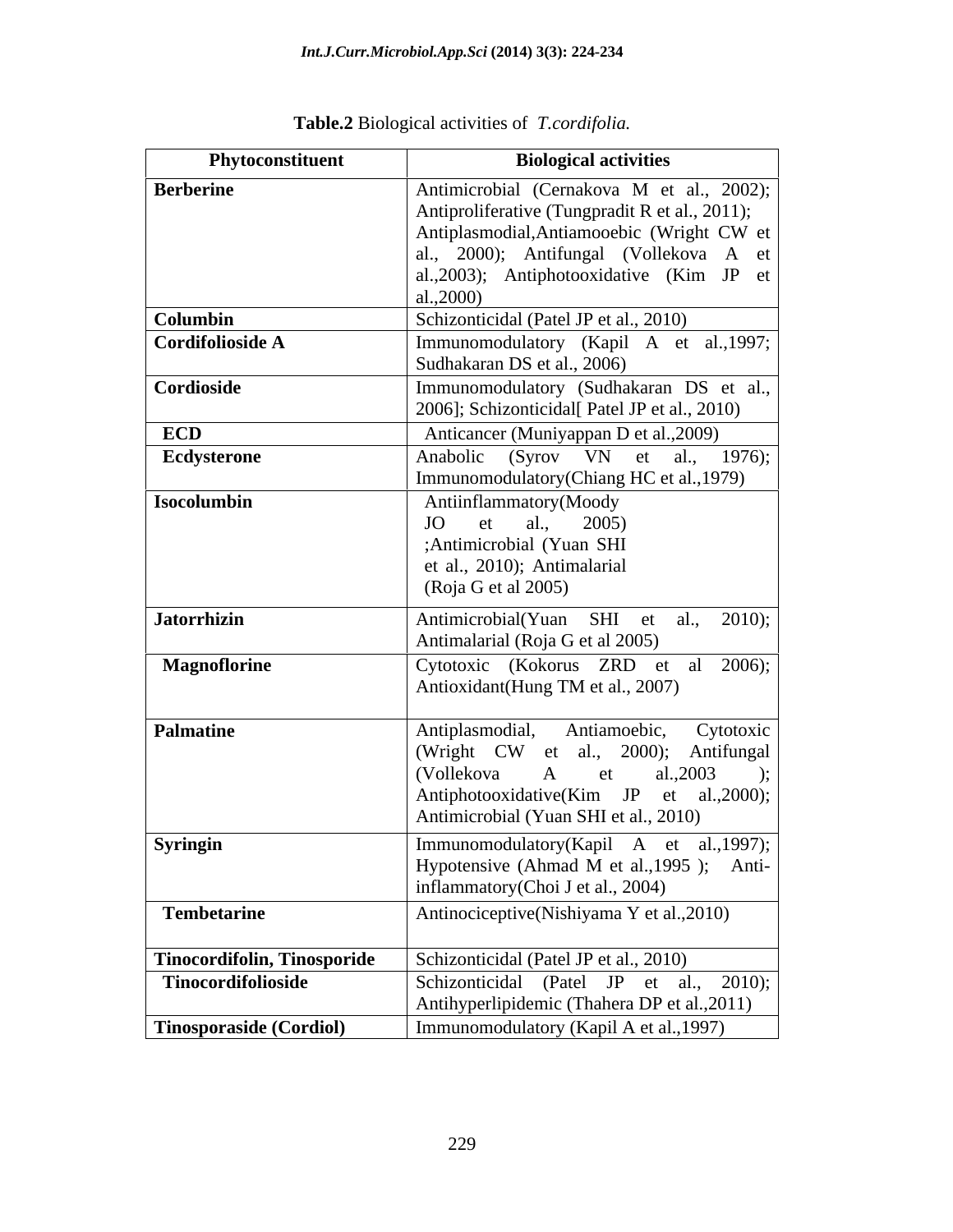#### *Int.J.Curr.Microbiol.App.Sci* **(2014) 3(3): 224-234**

| S.No.      | Phytoconstituent            | Hydroalcoholic<br>extract | <b>Ethanolic</b><br>extract |
|------------|-----------------------------|---------------------------|-----------------------------|
| 1.         | <b>Alkaloids</b>            |                           |                             |
|            | Dragondroff's test          | $+$                       | $+$                         |
|            | Wagner's test               | $+$                       | $+$                         |
|            | Mayer's test                |                           |                             |
|            | Hager's test                |                           |                             |
| 2.         | <b>Carbohydrates</b>        |                           |                             |
|            | Molisch Test                |                           | $^{+}$                      |
|            | <b>Benedicts Test</b>       | $+$                       | $\pm$                       |
| 3.         | Glycosides                  |                           |                             |
|            | Legal test                  | $\overline{a}$            | $\sim$                      |
|            | <b>Baljet</b> test          | $+$                       | $+$                         |
| 4.         | <b>Steroids</b>             |                           |                             |
|            | Lieberman Burchard          | $+$                       | $\sim$                      |
|            | Test                        |                           |                             |
| 5.         | <b>Proteins &amp; Amino</b> |                           |                             |
|            | acids                       | $\overline{a}$            | $\overline{a}$              |
|            | <b>Biuret</b> test          |                           |                             |
|            | Xanthoproteic test          | $+$                       | $\overline{\phantom{a}}$    |
|            | Lead Acetate test           | $\sim$                    | $\sim$                      |
| 6.         | <b>Fixed oils and Fats</b>  |                           |                             |
|            | Spot test                   | $\sim$                    | $\sim$                      |
|            | Saponification test         | $\sim$                    | $\sim$                      |
| 7.         | Tannins &                   |                           |                             |
|            | <b>Phenolics</b>            | $\sim$                    | $\overline{a}$              |
|            | Ferric Chloride test        | $\overline{a}$            | $\overline{a}$              |
|            | Potassium                   |                           |                             |
|            | dichromate test             |                           |                             |
| 8.         | <b>Saponins</b>             |                           |                             |
|            | Foam test                   | $\sim$                    | $\sim$                      |
| 9.         | <b>Flavonoids</b>           |                           |                             |
|            | Shinoda test                | $\sim$                    | $\sim$ $-$                  |
| <b>10.</b> | <b>Gums</b>                 | $\sim$                    | $\sim$ $-$                  |
| 11.        | <b>Mucilages</b>            |                           |                             |
|            | Ruthenium Red Test          | $\sim$                    | $\sim$                      |

**Table.3** Qualitative Phytochemical analysis *of T.cordifolia*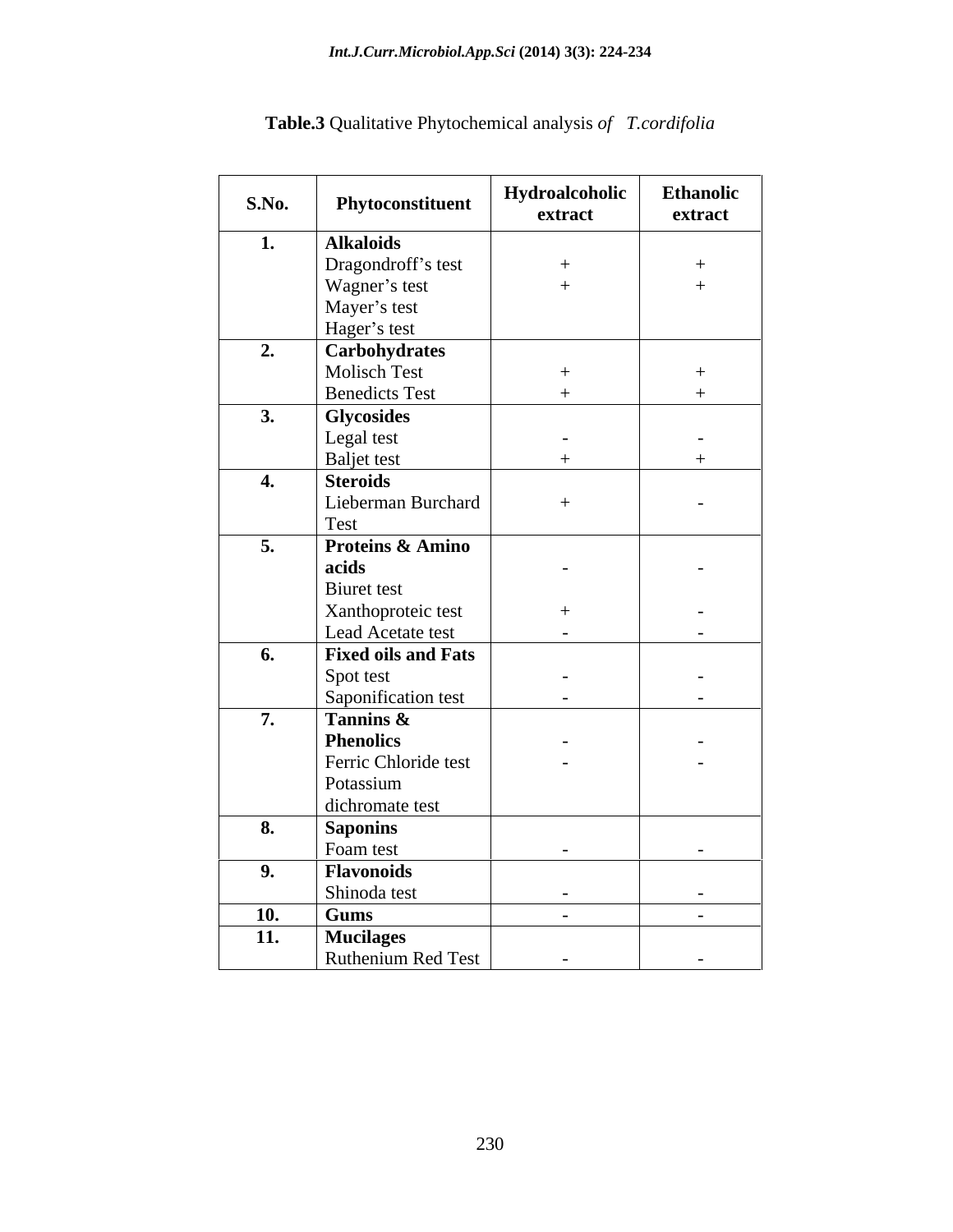|                 | <b>Standard</b> |                  | Diameter of zone of inhibition |
|-----------------|-----------------|------------------|--------------------------------|
| Tested bacteria | Streptomycin    | <b>Ethanolic</b> | Hydromethanolic                |
|                 |                 | extract          | extract                        |
| E. coli         | $6 \text{ mm}$  |                  |                                |
| S. aureus       | 6 mm            |                  |                                |
| P. vulgaris     | 7 mm            |                  |                                |
| P. aeruginosa   | 6 mm            |                  |                                |
| B. subtilis     | 7 mm            | -2mm             | $'$ mm<br>лиш                  |
| S. epidermidis  | 6mm             | 6mm              | 4mm                            |
| M. luteus       | $7 \text{ mm}$  | 5mm              | 2mm                            |

**Table.4** Antibacterial activity of *T.Cordifolia* and standard (Streptomycin)

The standardized cell suspensions were No.441), Staphylococcus epidermidis spread on an agar media (Merck). Sterile 6 (MTCC No.9041), and *Micrococcus luteus* mm diameter of cork borer was used to (MTCC No.106)*.* The ethanolic extract bore wells into the agar plate. exhibit effective antibacterial activity<br>Approximately 200µl T. *cordifolia* (TC1 against all the organisms ,except for & TC2) extract were introduced into the E.coli, Proteus vulgaris and Pseudomonas wells separately, allowed to stand at room temperature for about 2 h and then incubated at 37°C. The plates were species such like *Staphylococcus aureus* observed for zones of inhibition after 24 h (2mm), Bacillus subtilis(3mm), and compared with standard Streptomycin. Micrococcus luteus (2mm),

### **Qualitative phytochemical analysis**

The present study reveals that *T.cordifolia* atoms. They often have pharmacological plant shows the presence of phytochemical effects and are used as medications. plant shows the presence of phytochemical effects and are used as medications.<br>constituents like alkaloids. flavonoids. (Kokate CK., 1994). Most phytochemicals constituents like alkaloids, flavonoids,

Antibacterial activity of *T.cordifolia* was seen against to the several organisms activity and was found to have so against<br>namely *Escherichia coli* (MTCC No.40), pathogenic strains. The present study namely *Escherichia coli* (MTCC No.40), *Staphylococcus aureus* (MTCC No.87), *Pseudomonas aeruginosa* (MTCC No.424), *Bacillus subtilis* (MTCC

**Results and Discussion** Shown in Table 4. No.441), *Staphylococcus epidermidis* exhibit effective antibacterial activity against all the organisms ,except for aeruginosa while the hydromethanolic extract exhibits inhibition zone on limited (2mm), *Bacillus subtilis*(3mm), *Micrococcus luteus* (2mm), *Staphylococcus epidermidis* (4mm) as shown in Table 4.

carbohydrates, glycosides, proteins, have antioxidant activity and protect our saponins, tannins, terpenoids and cells against oxidative damage and reduce anthraquinones in different solvent the risk of developing certain types of extracts as shown in Table 3. cancer. The antibacterial activity was **Antibacterial Activity** *Proteus vulgaris* (MTCC No.742), a rich source of alkaloids, glycosides, Alkaloids are naturally occurring chemical compounds containing basic nitrogen atoms. They often have pharmacological effects and are used as medications. ( Kokate CK.,1994). Most phytochemicals screened because of their great medicinal properties towards the pathogenic organisms. The stem extract of *T.cordifolia* was screened for antibacterial activity and was found to have so against pathogenic strains. The present study demonstrates that the plant *T.cordifolia* is carbohydrates and steroids .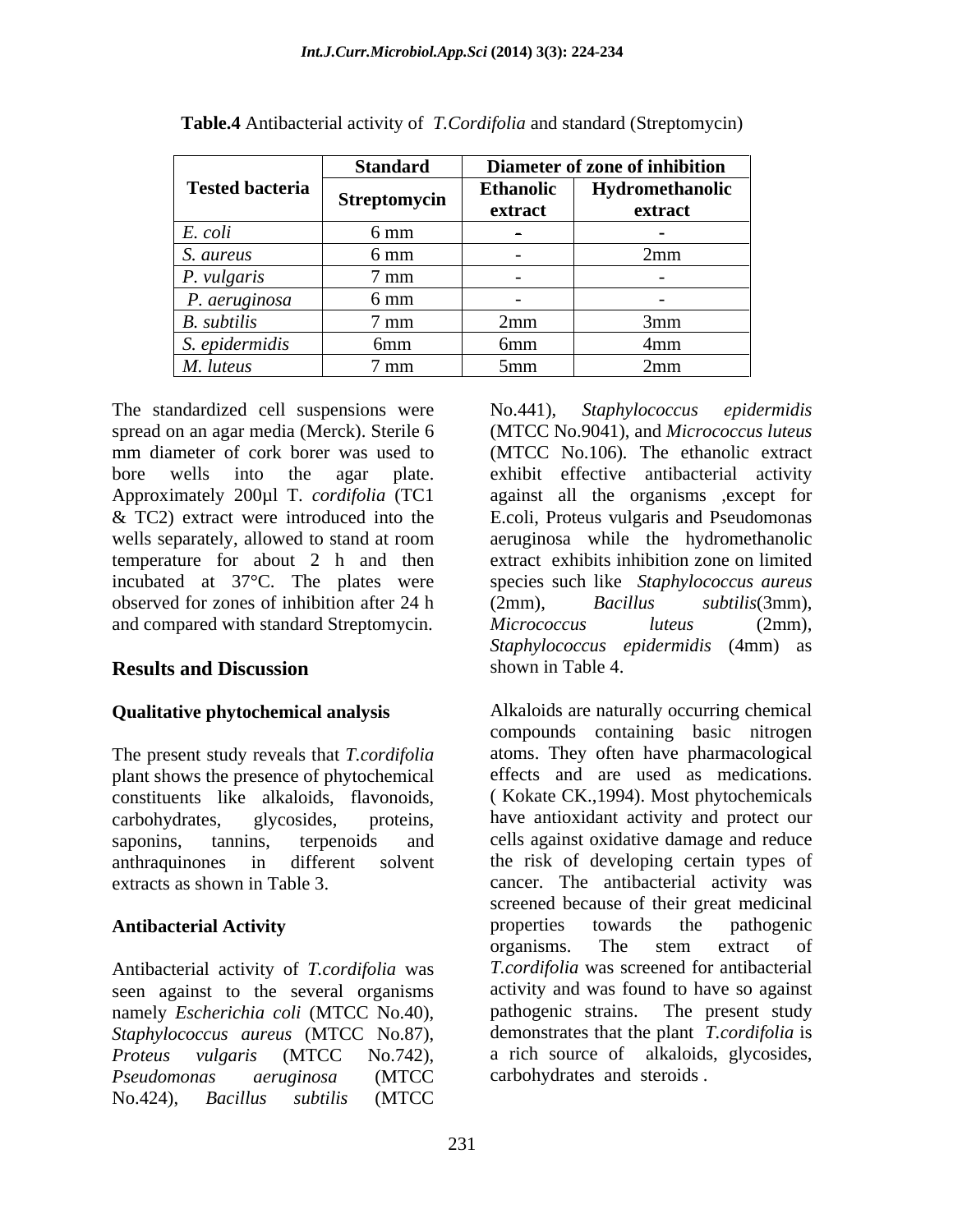The antibacterial activity of Tinospora Gagan VD, Pradhan P, Sipahimalan AT,<br>
cordifolia was clearly shown in the present Banerii A. 1996. Palmatosides C, F: cordifolia was clearly shown in the present<br>
study against organisms namely Diterpene furan glucosides from from study against organisms namely Diferpene furan glucosides from from *Staphylococcus aureus, Bacillus subtilis, Micrococcus luteus, Staphylococcus*

The authors thank the management of Pioneer Pharmacy Degree College, 1994; 37: 781-6. Vadodara, for all their support and Ghosal S, Vishwakarma RA. 1997.<br>
Tinocordiside, A new rearranged cadinane

- Ahmad M, Aftab K. 1995. Hypotensive action
- 
- 
- Ansari SH. 2006. Essentials of Ministry of Health and Family Welfare publications, New Delhi, pp. 357-359,
- Antimicrobial activity of berberine-A constituent of Mahonia aquifolium. Folia
- Chiang HC, Wang JJ, Wu RT. 1979. Immunomodulatory effects of the Indian J Pharmacol.; 31:232-3.
- Choi J, Shin KM, Park HJ, Jung HJ, Kim HJ, Lee YS, et al. 2004. Anti-inflammatory Kim JP, Jung MY, Ki<br>and antinociceptive effects of sinapyl Antiphotooxidative
- Dhaliwal KS. 1997,1999. Method and Patent 5886029; Kapil A, Sharma S. Tinospora cordifolia.J Ethnopharmacol.
- epidermidis. The contract of the contract of the contract of the contract of the contract of the contract of the contract of the contract of the contract of the contract of the contract of the contract of the contract of t Gagan VD, Pradhan P, Sipahimalan AT, Banerji A. 1996. Palmatosides C, F: Diterpene furan glucosides from from Tinospora cordifolia-Structural elucidation by 2D-NMR spectroscopy. Indian Journal of Chemistry-Organic Medicinal Chemistry. 35: 630-4.
- Acknowledgement **Banerji A. 1995.** Cordifoliosides A, B, C: Gagan VD, Pradhan P, Sipahimalani AT, Norditerpene furan glycosides from Tinospora cordifolia. Phytochemistry. 1994; 37: 781-6.
- encouragement in carrying out the study.<br>Sesquite the sequiter perfective to the sessuiter equation of the sessuiter sessuiter perfection. Ghosal S, Vishwakarma RA. 1997. Tinocordiside, A new rearranged cadinane sesquiterpene glycoside from Tinospora cordifolia. J Nat Prod. 60: 839-41.
- **References**<br>Hanuman JB, Mishra AK, Sabata B, 1986. A of syringing from Syringa vulgaris. Hanuman JB, Mishra AK, Sabata B. 1986. A natural phenolic lignin from Tinospora cordifolia Miers. Journal of Chemical Society. 1: 1181-6.
- Phytother Res. 9: 452-4. Hung TM, Na M, Sun Min B, Zhang X, Lee I, Aiyer KN, Kolammal M. 1963. Ngoc TM 2007. Protective effect of *Pharmacognosy of Ayurvedic Drugs*, magnoflorine isolated from Coptidis Series 1. 1<sup>st</sup> ed. Trivendram: The Central *rhizoma on cuprous induced oxidation of* st ed. Trivendram: The Central rhizoma on cuprous induced oxidation of Research Institute. human low density protein. Planta Med. Anonymous. 1976. Wealth of India: Raw 73: 1281-4. magnoflorine isolated from Coptidis 73: 1281-4.
	- materials, Vol X. New Delhi: CSIR. Indian Pharmacopoeia, 1996. Govt. of India, Pharnacognosy, 1<sup>"</sup> edition, Birla **Published** by the Controller of st edition, Birla Published by the Controller of 588-590. Published by the Controller of Publications, New Delhi, A-47, A-53, A- 54.
- Cernakova M, Kostalova D. 2002. Jana U, Chattopadhyay RN, Shw BP. Microbiol (Praha). 47: 375-8. Vitex negundo Linn. and Tinospora Preliminary studies on anti-infl ammaory activity of Zingiber offi cinale Rosc., cordifolia (Willid) Miers in albino rats. Indian J Pharmacol.; 31:232-3.
	- hydrolysis products of formosanin C and Kapil A, Sharma S. 1997. -ecdysone from Paris Formosana Hayata. Steroids. 37: 799-06. Tinospora cordifolia. J Ethnopharmacol. Kapil A, Sharma S. 1997. Immunopotentiating compounds from 58: 89-95.
	- and antinociceptive effects of sinapyl alcohol and its glucoside syringin. Planta Med. 70: 1027-32. japonica Makino in the chlorophyll composition for treatment of diabetes. US Agriculture and Food Chemistry. 48: Kim JP, Jung MY, Kim JP, Kim SY. 2000. Antiphotooxidative activity of protoberberines derived from Coptis sensitized photooxidation of oil. Journal of 1058-63.
	- Immunopotentiating compounds from Kirtikar KR, Basu BD. 1987. Indian 58: 89-95. Book Distributors, Dehradun, India, pp.Kirtikar KR, Basu BD. 1987. Indian Medicinal Plants, Vol.1, International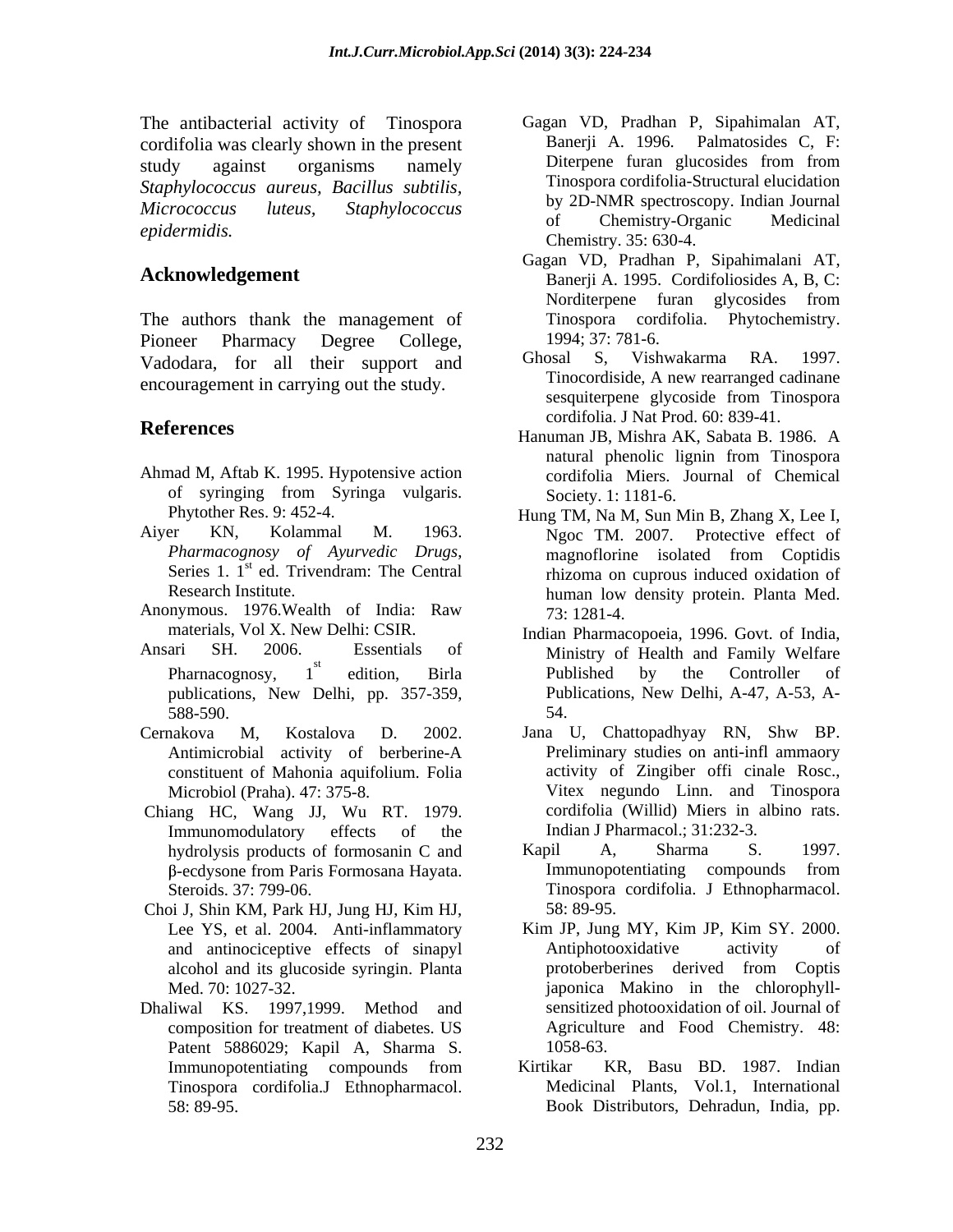- Kokate CK. 1994. Practical Pharmacognosy, IJPRIF ISSN : 0974-4304 Vol.4, No.3, pp  $4^{\text{th}}$  edition, Vallabh Prakashan, New Delhi,  $1004-1008$ . edition, Vallabh Prakashan, New Delhi,  $1004-1008$ .
- Kokorus ZRD, Ivanovic ID, Simic MR, Vajs Journal of the Serbian Chemical Society.
- Maurya R, Dhar KL, Handa, SS. 1997. A cordifolia. Phytochemistry. 44; 749-50.
- Maurya R, Handa SS. 1998. Tinocordifolin, a sesquiterpene from Tinospora cordifolia.  $\frac{\text{anim}z}{9-15}$ Phytochemistry. 49: 1343-5.
- Maurya R, Wazir V, Tyagi A, Kapil RS. 1995. Clerodane diterpenoids from Tinospora cordifolia. Phytochemistry. 38: 659-61.
- Mehrotra R, Katiyar CK, Gupta AP. 1999. Academ<br>
Henatoprotective compositions and 128-31. Hepatoprotective compositions and  $128-31$ . composition for treatment of conditions related to hepatitis B and E infection. US
- Moody JO, Robert VA, Connoly JD, plants.<br>Houghton PL 2005, Anti-inflammatory, 253-8. Houghton PJ. 2005. Anti-inflammatory activities of the methanol extract and an (Menispermaceae). J Ethnopharmacol.  $104 : 87-91.$  Resour. 1 (4):40-46.
- Pharmaceutical Publishers, New Delhi,
- Muniyappan D, Baskar AA, Jagnacimuthu S, Agastian P, Duraipandyan V. 2009. Chemoprotective potential of epoxy cordifolia against diethylnitrosamine adsorption. Biotechnol Prog. 21: 1688-91. induced hepatocellular carcinoma. Invest
- Nadkarni KM, Nadkarni AK. 1976. *Indian Materia Medica*, Vol 1. 3rd ed. Mumbai:
- cordifolia and its Phytochemical

77-80. PharmTech Research CODEN (USA): PharmTech Research CODEN (USA): 1004-1008.

- pp. 4, 29. Nayampalli SS, Ainapure SS, Samant BD, et V, Kovacevic NN. 2006. The HPLC determination of the content of hydrochloro-thiazide in rats and a magnoflorine in Epimedium alpinum L. al. 1988. A comparative study of diuretic effects of Tinospora cordifolia and preliminary phase I study in human volunteers. J Post grad Med. 34: 233-6.
- 71: 251-5. Nishiyama Y, Moriyasu M, Ichimaru M, sesquiterpene glucoside from Tinospora 2010. Antinociceptive effects of the Iwasa K, Kato A, Mathenge SG, et al. 2010. Antinociceptive effects of the extracts of Xylopia parviflora bark and its alkaloidal components in experimental animals. Journal of Natural Medicine. 64: 9-15.
	- Padmapriya S, Kumanan K, Rajamani K. 2009. Optimization of post harvest techniques for Tinospora cordifolia. Academic Journal of Plant Sciences. 2: 128-31.
- Patent 749296;<br>
acetone extract of some Indian medicinal Patel JP, Gami B, Patel K. 2010. Evaluation of in vivo schizonticidal properties of plants. Advanced Biological Research.4: 253-8.
- isolated furanoditerpene constituent of Rajasekar. S. 2011. Anthelmintic activity<br>Sphenocentrum iollyanum Pierre of Nerium olender flower extract in Indian Sphenocentrum jollyanum Pierre of Nerium olender flower extract in Indian Rafi Khan. P, Karthikeyan. M, Kannan. M and Rajasekar. S. 2011. Anthelmintic activity of Nerium olender flower extract in Indian adult earthworm. J. Nat. Prod. Plant Resour.1 (4):40-46.
- Mukherjee PK. 2002. Quality Control of Pharmacognosy of Indigenous Drugs. Herbal Drugs, Business Horizons New Delhi: Central Council for Research Raghunathan K, Mittra R. 1982. *Pharmacognosy of Indigenous Drugs*. New Delhi: Central Council for Research in Ayurveda & Siddh.
	- pp. 356-358. Roja G, Bhangale AS, Juvekar AR, Eapen S, clerodane diterpene from Tinospora Souza DSF. 2005. Enhanced production of the polysaccharide arabinogalactan using immobilized cultures of Tinospora cordifolia by elicitation and in situ adsorption. Biotechnol Prog. 21: 1688-91.
	- New Drugs. 27: 347-55. Isolation of Jatrorrhizine from Tinospora Sarma DNK, Khosa RL, Sahai M. 1995. Isolation of Jatrorrhizine from Tinospora cordifolia roots. Planta Med. 61: 98-9.
- M/S Popular Prakasan Pvt. Ltd. Patro B, Ghosh AC. 2003. Chemistry and Nagaprashanthi C. July-Sept 2012. In vitro medicinal properties of Tinospora Antimicrobial Activity of Tinospora Singh SS, Pandey SC, Srivastava S, Gupta VS, medicinal properties of Tinospora cordifolia (Guduchi). Indian Journal of Pharmacology; 35: 83-91.
	- screening, International Journal of Singla A. 2010 Review Of Biological Activities Of \" Tinospora Cordifolia \"